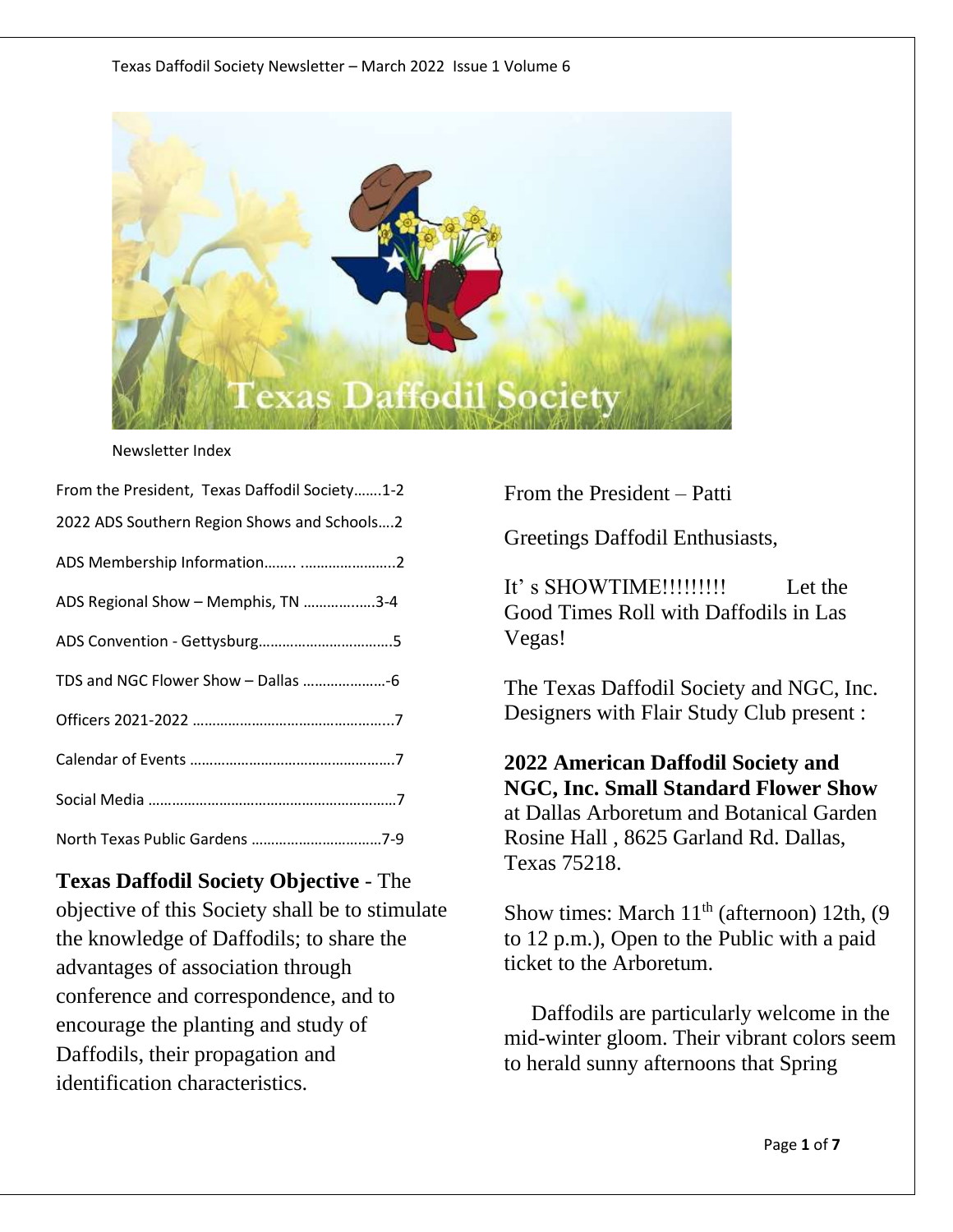Texas Daffodil Society Newsletter – February Issue 1 Volume 6 brings. Both Daffodil growers and those that exhibit delight in the sight of daffodils. But others can experience that excitement too: please bring your friends and those that might be interested to see : many tables filled with many different species- some that are newer and better than those grown by our parents and grandparents, some that, as Keith Kridler mentioned in his presentation at our February meet at NH Gardens, tall and upright, and look you in the eye; others, deliberately droop; others swept back as if pushed by the wind, some with narrow petals , some wider, - all with lovely textures and colors .Designs and Photography Divisions are on display too.

The Show Committee would certainly appreciate your help in setting up and taking down - many helping hands make for a quick clean-up !!!!!!!!!

 Our last TDS meeting in April will be off-site: Heritage Village Park, (formerly known as Old City Park 1515 S Harwood ST., Dallas, 75215. It is home to the largest and finest collection of 19th Century pioneer and Victorian homes.

We hope to have a short meeting before touring potential sites for the planting of daffodils. (Depending on the Covid atmosphere, we may have box lunches afterwards).

We hope to raise our visibility, help educate the public about planting and growing different species, and maybe gain new TDS members in our efforts! This is an exploratory trip as these commitments will require a strong member interest, volunteer hours and needed revenue.

You will receive a meeting notice (it will not be on our regularly held April Wed. date) for time frame and other particulars via email. Please plan to join us- an outing, daffodils, and lunch- what's not to like!

Meanwhile stay safe and healthy.

**2022 ADS Southern Region Shows**  The Southern Region consists of Alabama, Arkansas, Louisiana, Mississippi, New Mexico, Oklahoma, Tennessee west of the Tennessee River and Texas.

There are two ADS shows in the Southern Region.

Texas Daffodil Society will cosponsor with NGC, Inc. Designers with Flair Study Club on March 11-12, 2022, at the Dallas Arboretum and Botanical Garden, Rosine Hall, Dallas, TX 75218.

Mid-South Daffodil Society will host the ADS Southern Regional Show on March 19-20, 2022, at the Dixon Gallery and Gardens, Winegardner Auditorium, Memphis, TN 38117.

#### **2022 ADS Southern Region Schools**

TDS and Mid-South Daffodil Societies will hold ADS School I and II, respectively, on March 12, 2022.

Contact for ADS I is Mary Ann Moreland, [geray@aol.com.](mailto:geray@aol.com)

Contact for ADS II is Molly Hampton, [molhampton@aol.com.](mailto:molhampton@aol.com)

I have added information on the show in Memphis on the next page.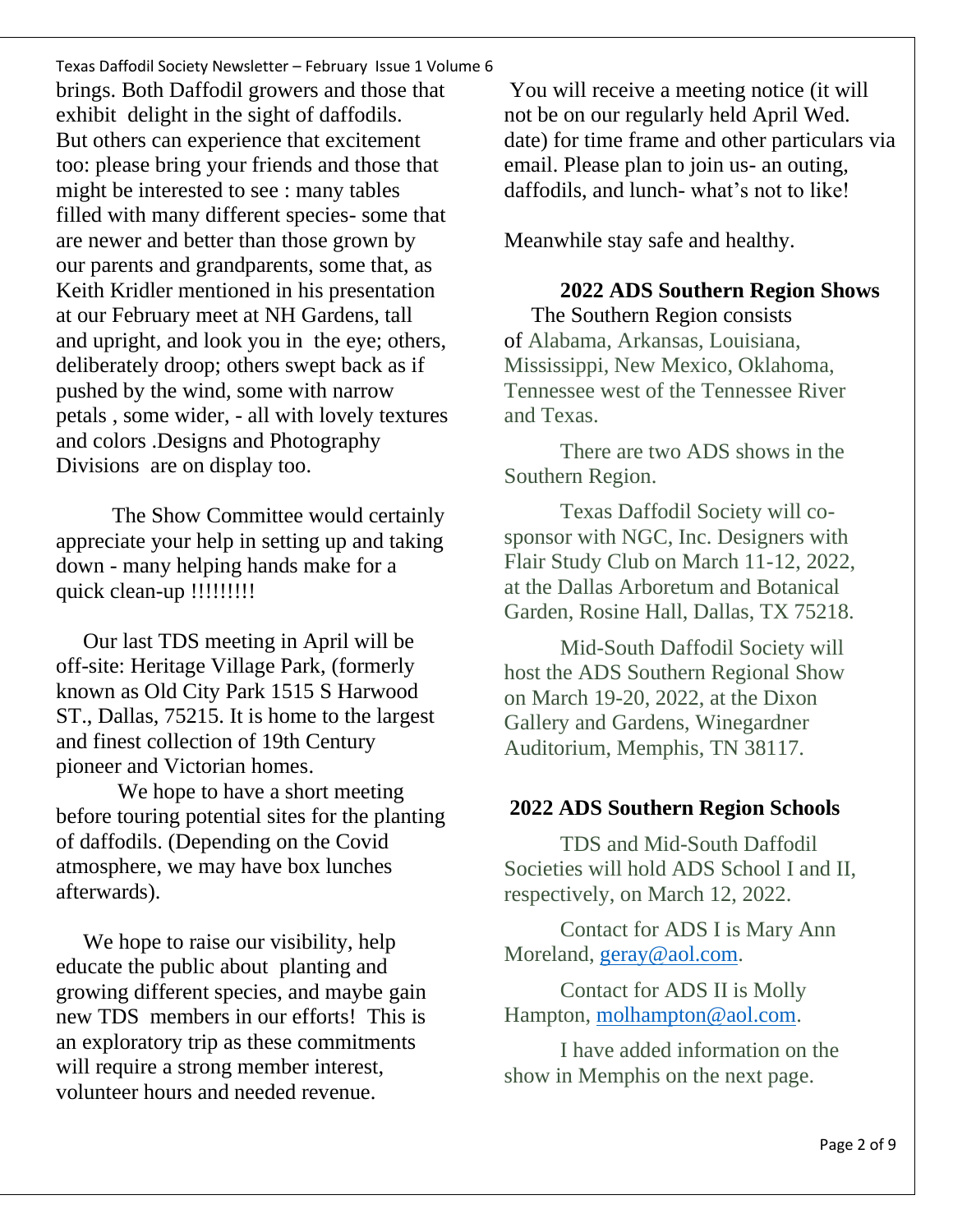

# **Daffodil Judging School II**

#### **Saturday, March 12, 2022, 8:30 a.m. to 4:30 p.m. Dixon Gallery & Gardens Hughes Pavilion 4339 Park Avenue Memphis**

Topics to be covered in School II include: protecting blooms, grooming and conditioning, entering the show and staging flowers to look their best, transporting blooms, awards available for ADS approved shows, pests and diseases of daffodils, judging and point scoring of species, miniatures, Doubles, and three-of-a kind entries.

Attendees will be able to practice judging flowers, an experience that allows people who choose to enter their own flowers in competition in shows in the future to become aware of characteristics that are taken into consideration by judges. This is the second of three schools conducted from time to time around the country to train daffodil enthusiasts who want to become judges with the American Daffodil Society.

You may also attend the school just to learn more about daffodils. Registration fee is \$20, which includes lunch.

Attendees will be emailed a study outline to review the materials before the meeting to enhance the benefits of attending the school. Registration is still open, so if you are interested, please contact Molly Hampton at [molhampton@aol.com](mailto:molhampton@aol.com) or phone 901-829- 2598.

#### **2022 DAFFODIL SHOW**

**Saturday, March 19, 2:00 - 5:00 p.m. and Sunday, March 20, 1:00 - 4:00 p.m.**

# **Memphis Dixon Gallery & Gardens Winegardner Auditorium**

The Mid-South Daffodil Society and Dixon Gallery & Gardens host their tenth Daffodil Show. Identified varieties may be entered in the American Daffodil Societyaccredited exhibition and competition. Daffodils whose names are not known are welcome in the 'Just for Fun' section.

Entries of daffodils and photographs of daffodils will be received on Friday, March 18, from 12:00-4:00 p.m. and on Saturday, March 19, from 8:00 a.m. until 9:30 a.m. The schedule for the show will be found this winter at [www.dixon.org.](http://www.dixon.org/)

Call Ruthie Taylor (901) 351-4503 or Molly Hampton (901) 829-2598 or Vicki Duggins (901) 486-3156 with any questions. Free admission. **Bring a friend and enjoy seeing the many different varieties of daffodils that can be successfully grown in our area.**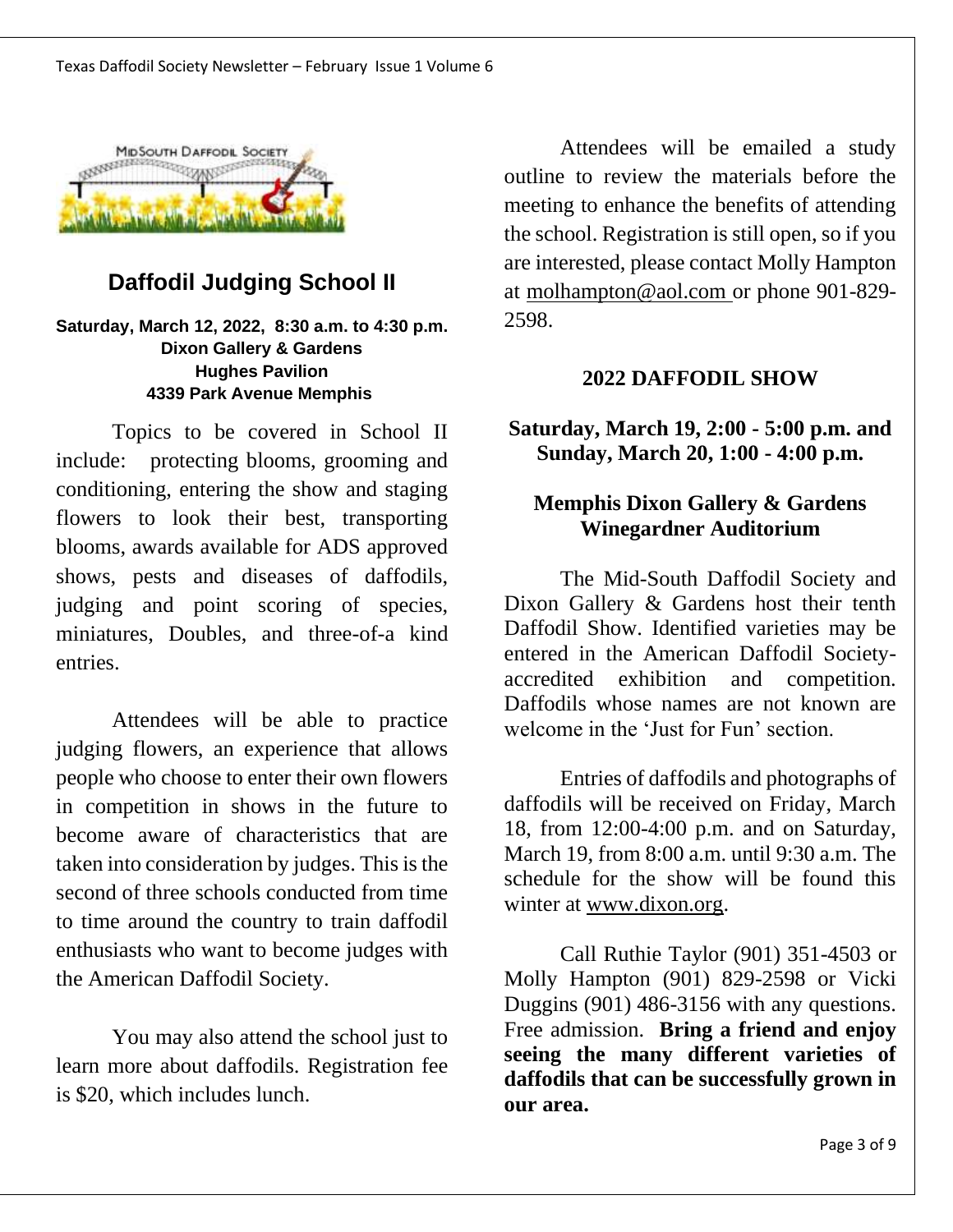For additional information about daffodils, see the American Daffodil Society websites: [www.daffodilusa.org](http://www.daffodilusa.org/) and [www.daffseek.org.](http://www.daffseek.org/)

### **Photography Division**

The Photography Division celebrates the daffodil. Different classes are available to enter color photographs, such as daffodils in the landscape or garden, daffodils and people, daffodils with animals or insects, and youth (20 years of age or younger) entering a photograph incorporating daffodils.

Please see the show schedule this winter for the classes and other information about entering. Minimum print size is 5x7 inches, and maximum print size is 11x14 inches.

Photographs should be mounted on lightweight neutral, stiff card stock or foam board. No matting, glass, or framing is allowed. An exhibitor may make up to two entries in each class.

Exhibitors should register in advance by contacting the Photography Chair, Hannah Underhill at [hkunderhill@comcast.net](mailto:hkunderhill@comcast.net) or call 901-409- 8801 to indicate the intention to exhibit and the number of photographs, if known. Photographs entered in the 2018 and 2019 daffodil shows are not eligible for the 2022 show.

# **Are You an ADS Member?**

If you are not a member of ADS, check out the article on our new Southern Region Vice President, Stan Aten. He is highlighted in the Membership Corner of *The Daffodil Journal* December 2021 issue.

You are, also, missing the best society publication around. There are lots of pictures, articles from hybridizers around the world. The December issue includes an article, "Consider Especially the Pod Parents in Acquiring New Daffodils" that discusses health and longevity of various cultivars.

How to join? [www.daffodilusa.org,](http://www.daffodilusa.org/) click on Join the ADS and sign up.

If you are already a member of ADS, the TDS Yearbook shows the renewal date of your ADS membership. Stay current!



First Sir Watkin to bloom this year.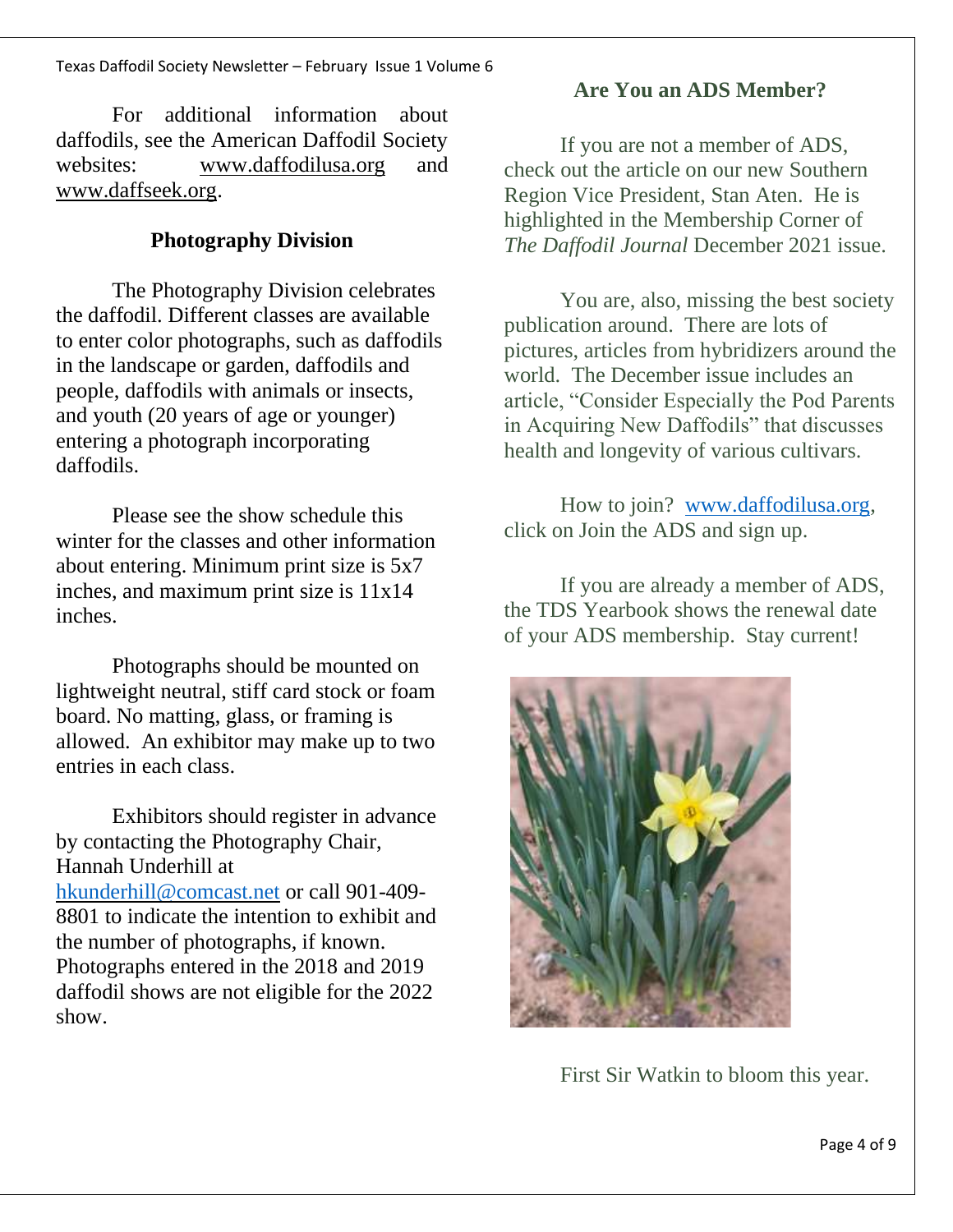# **American Daffodil Society (ADS) Convention 2022**



The Northeast Region will be hosting the American Daffodil Society's National Convention in Gettysburg, Pennsylvania from April 29 to May 1, 2022.

Plan to attend and participate in the Spring Daffodil and Photography Shows. There will be educational seminars, a live bulb auction and a field trip to the famous battleground and see local orchards and gardens. You will also be treated to a relaxing Garden Party Social featuring beautiful flowers and a Garden Party Hat contest.



**Minor Monarque with signs of freeze damage** 



**Let the Good Tin Roll with Daffodils in Las Vegas!**



## **IT'S ALMOST SHOW TIME!**

**The Show is March 11-12, 2022, in Rosine Hall at the Dallas Arboretum and Botanical Garden, 8625 Garland Road, Dallas, TX. When entering the Arboretum, tell the guard that you are working the daffodil show. Enter from the back of Rosine Hall.** 

**It is also time to start cutting, grooming and refrigerating entries.**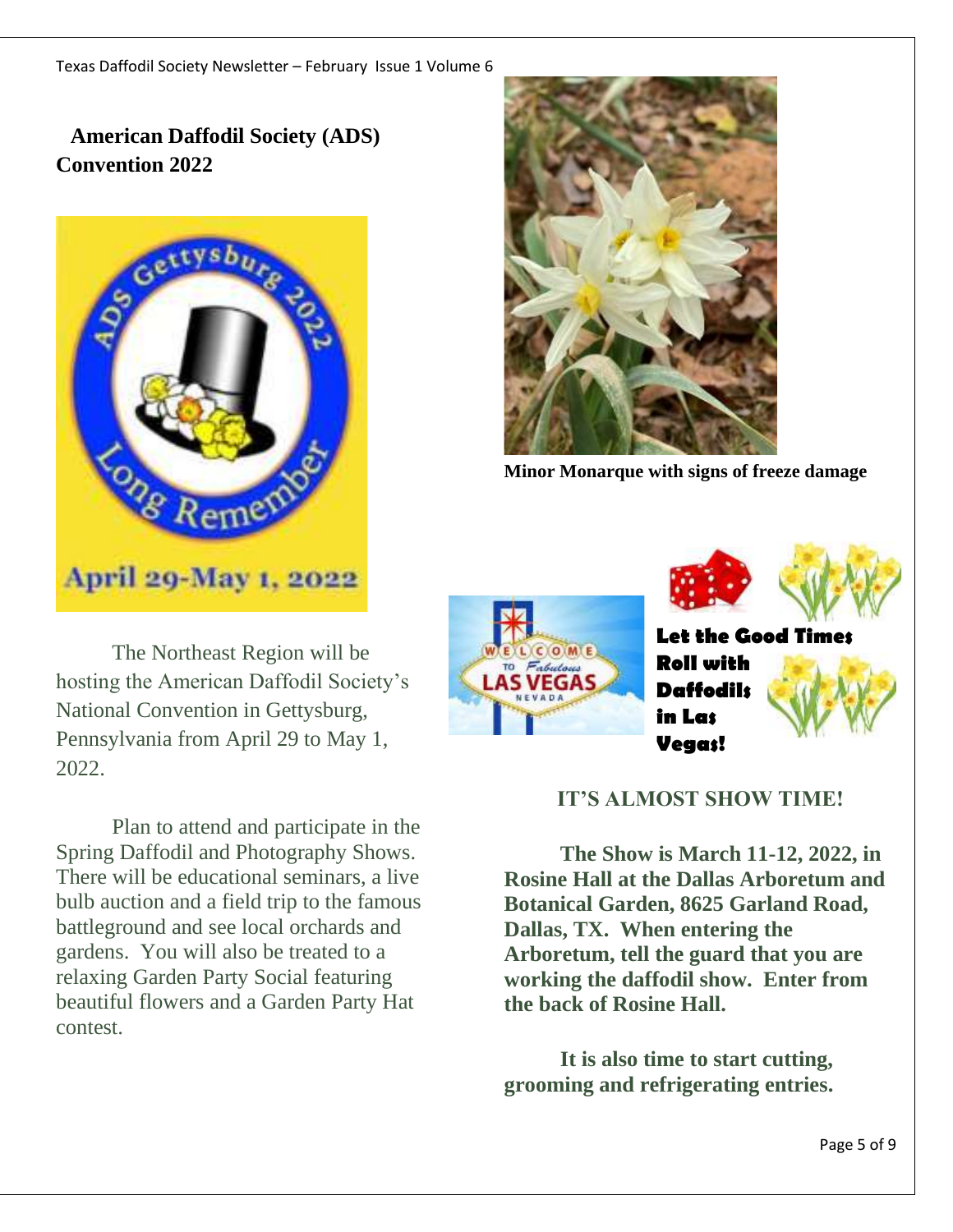Texas Daffodil Society Newsletter – February Issue 1 Volume 6 **Setup: Thursday, March 10. Your help would be appreciated. Plan on 2:00 p.m.** 

**Entries: Thursday, March 10, from 4:00 to 8:30 p.m. and Friday, March 11, from 7:00 to 9:00 a.m. Bring your daffodils, designs, and photos. Schedules will be available, entry cards and properties for daffodils; tables for design and supplies to mount your photos if you have not done so already. A schedule can, also, be downloaded from texasdaffodilsociety.org.** 

**Clerks: Sign up to be a clerk during the show. No experience? No problem. This is a great educational experience in Design, Horticulture and Photography. Contacts are below for you to volunteer.**

**Show Hosts and Hostesses: Come work the show! The show starts Friday afternoon from about 2:00 until 5:00 p.m. and ends Saturday from 9:00 a.m. to noon. Take Down: Help take down the show on Saturday at noon.** 

**Questions? Contact Sarah Andry, [sarahwilsonandry@yahoo.com,](mailto:sarahwilsonandry@yahoo.com) 214-363- 5963 or Annie Hibbs, [annieslp@yahoo.com,](mailto:annieslp@yahoo.com) 214-373-9799 for questions on the Show, Robin McMahan, [rangerreader@hotmail.com,](mailto:rangerreader@hotmail.com) 972-343- 8596, for Design, Mary Ann Moreland, [geray@aol.com,](mailto:geray@aol.com) 214-801-6777 for Horticulture, and Spencer Coffey, [ucuttheturkey@sbcglobal.net,](mailto:ucuttheturkey@sbcglobal.net) 214-766- 1380 for Photography.**

## **ADS School I**

Learn about daffodil anatomy, classification/color coding, daffodil culture, summer care and culture for miniature daffodils and Species daffodils. Attend the American Daffodil Society School I on Saturday, March 12, 2022, in the Sewell Boardroom at Dallas Arboretum and Botanical Gardens, 8625 Garland Rd., Dallas, TX. Class is 8:30 a.m. to 5:00 p.m.

If you want to become a student judge, the daffodils for identification can be viewed at 4:00 p.m. on Friday, March 11, 2022, in the Sewell Board Room. Once you pass one course, you become a student judge. You can audit the school if you do not want to become a student judge.

Cost is \$20 if you audit or take for credit. You can pay when you arrive. Checks are payable to TDS.

The ADS Handbook for Growing, Exhibiting and Judging Daffodils is available from the ADS store on [www.daffodilusa.org.](http://www.daffodilusa.org/) This is a must whether you audit or take the course for credit.

ADS Judges needing a refresher can attend one hour of the school. If you want to help judge the daffodils, that would be great! Plan to stay all day to help? THANK YOU! Refresher is \$5.00.

Contact Mary Ann Moreland, [geray@aol.com,](mailto:geray@aol.com) 214-801-6777, for study sheets and more details.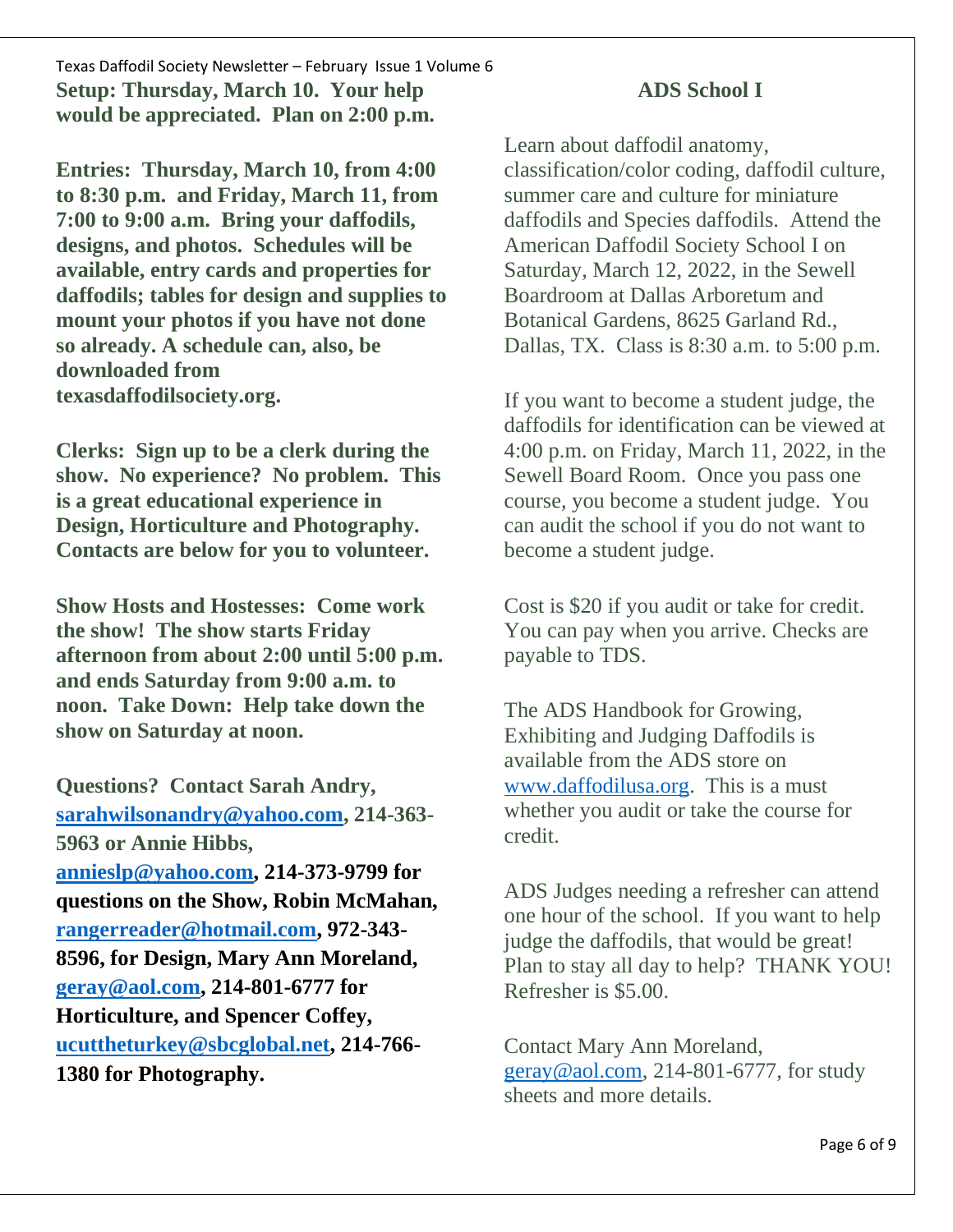#### **TEXAS DAFFODIL SOCIETY OFFICERS 2021 - 2022**

| President                                    | Patti Brown                | March $10^{th}$ – Time to enter show entries.<br>March 11 - 12, 2022 Rosine Hall                                                                                                                                       |  |
|----------------------------------------------|----------------------------|------------------------------------------------------------------------------------------------------------------------------------------------------------------------------------------------------------------------|--|
| First Vice President (Membership)            | <b>Tom Pearce</b>          | <b>Dallas Arboretum.</b>                                                                                                                                                                                               |  |
| <b>Second Vice President</b>                 | Sarah Andry/               |                                                                                                                                                                                                                        |  |
| Secretary                                    | Annie Hibbs<br>Lynn Hidell | March 12, 2022, ADS School I                                                                                                                                                                                           |  |
| Treasurer                                    | Stan Aten                  | April date to $TBA - 1 p.m. - TDS$ wrap-up<br>meeting. Dallas Heritage Village                                                                                                                                         |  |
| Parliamentarian                              | Keith Kridler              |                                                                                                                                                                                                                        |  |
| Committee Chairmen                           |                            |                                                                                                                                                                                                                        |  |
| <b>Budget</b>                                | Stan Aten                  | Social media sites are updated for<br>upcoming daffodil season, Follow, Like,<br><b>Subscribe!</b>                                                                                                                     |  |
| Hospitality                                  | Gayle Allison              |                                                                                                                                                                                                                        |  |
| Membership                                   | <b>Tom Pearce</b>          |                                                                                                                                                                                                                        |  |
| Flower Show Chairman Sarah Andry/Annie Hibbs |                            | Web - http://texasdaffodilsociety.org                                                                                                                                                                                  |  |
| Photography                                  | <b>Spencer Coffey</b>      | Facebook - Texas Daffodil Society                                                                                                                                                                                      |  |
| Properties                                   | Keith Kridler              | Instagram - texasdaffodilsociety                                                                                                                                                                                       |  |
| <b>Communication Liaison</b>                 | Sue John                   | <b>Trips to Public Gardens near DFW:</b><br>Dallas Arboretum - .                                                                                                                                                       |  |
| Telephone Committee -<br>Diane Ganter-Pike   | Stephanie Haggerty and     |                                                                                                                                                                                                                        |  |
| Yearbook Mary Ann Moreland & Karla McKenzie  |                            | The address is 8525 Garland Road<br>Dallas Texas next to White Rock Lake in                                                                                                                                            |  |
| <b>Dallas Council Delegate</b>               | Sarah Andry/ Stan Aten     | East Dallas. The gardens cover over 60<br>acres including a wide variety of plants.<br>The cost of admission varies and so does the<br>cost of parking. Your best bet is to be a<br>member or buy your tickets online. |  |
| Web-Master                                   | Dr. Eric Hibbs             |                                                                                                                                                                                                                        |  |
| <b>Bulb Selection</b>                        | Karla McKenzie             |                                                                                                                                                                                                                        |  |

[http://www.dallasarboretum.org/](about:blank)

**CALENDAR OF EVENTS 2022**

**Chandor Gardens** – Weatherford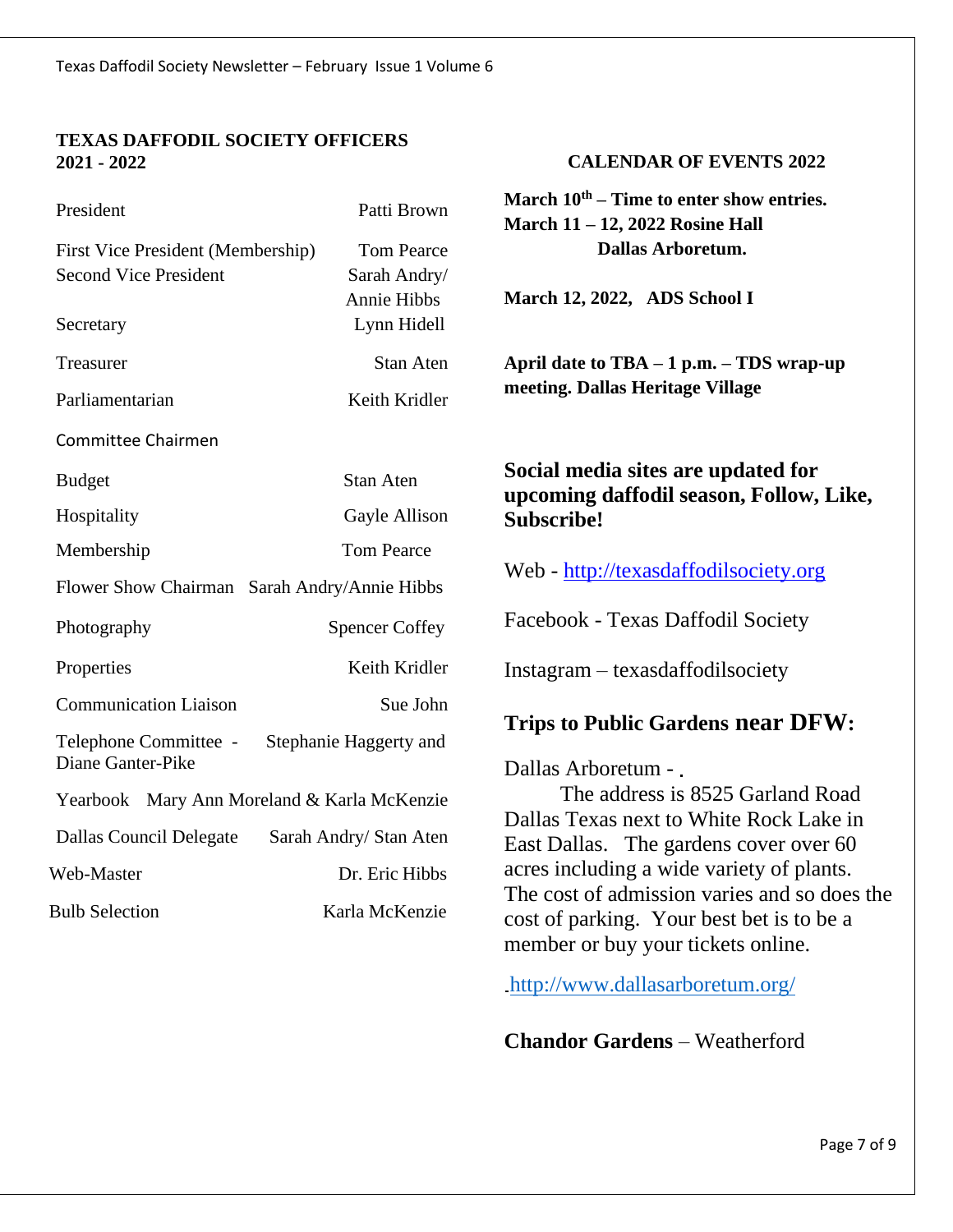Texas Daffodil Society Newsletter – February Issue 1 Volume 6

About Chandor Gardens **-** Chandor Gardens captures both the ornate design of ancient Chinese architecture and the elegance of a formal English garden. The 3.5-acre estate leads its visitors on a meandering path of beauty and wonderment.

From the 30-foot man-made waterfall to the various soothing fountains, the gardens have something new and exciting to offer at every turn.

Chandor Gardens Hours Monday-Friday 9am-5pm Saturdays 9am-3pm Sundays Noon-4pm

[http://www.ci.weatherford.tx.us/170/Chando](about:blank) [r-Gardens](about:blank)

**Trial Rose Gardens – Farmers Branch**

Trial Rose Gardens **in Farmers Branch located at 2610 Valley View Lane Farmers Branch, Texas. 5 acres of roses and other plants. No cost to tour.**

**[http://www.farmersbranchtx.gov/502/Ear](about:blank) [thKind-Rose-and-Display-Garden](about:blank)**

**Clark Gardens** – Mineral Wells

**Physical Address** [\[map\]](about:blank) 567 Maddux Road Weatherford, Texas 76088

## **General Admission Fee**

\$9.00 per adult \$7.00 per senior (65 and over)

Hours vary so check out the website to ensure that the garden is open when you plan to visit.

**[http://www.clarkgardens.org/](about:blank)**

#### **Fort Worth Botanic Garden**

Ft. Worth Botanic Garden – covers 110 acres and 22 gardens. The Fort Worth Botanic Garden is a more natural garden. One of the highlights is the Japanese Gardens. The address is 3220 Botanic Garden Blvd.

[http://www.fwbg.org/](about:blank)

# **John Bunker Sands Wetlands**

PUBLIC HOURS Enjoy the Wetland Center on First Saturday's 7am - 4pm and Third Saturday's 9am - 4pm \$5 Adults; \$4 Seniors 60+; \$3 Children 5- 12; 4 and under Free.

# [http://wetlandcenter.com/index.html](about:blank)

# **Texas Discovery Gardens**

HOURS: Open Wednesday-Sunday from  $10 \text{ am} - 5$ pm. Final admission is sold at 4:15 pm.

Closed New Year's Day, Thanksgiving Day, and Christmas Eve and Day.

#### ADMISSION

#### BUTTERFLY HOUSE AND GARDENS

\$10 Adults  $$8$  Seniors (60+) \$5 Children (3-11) FREE for children 2 and under

[https://txdg.org/](about:blank)